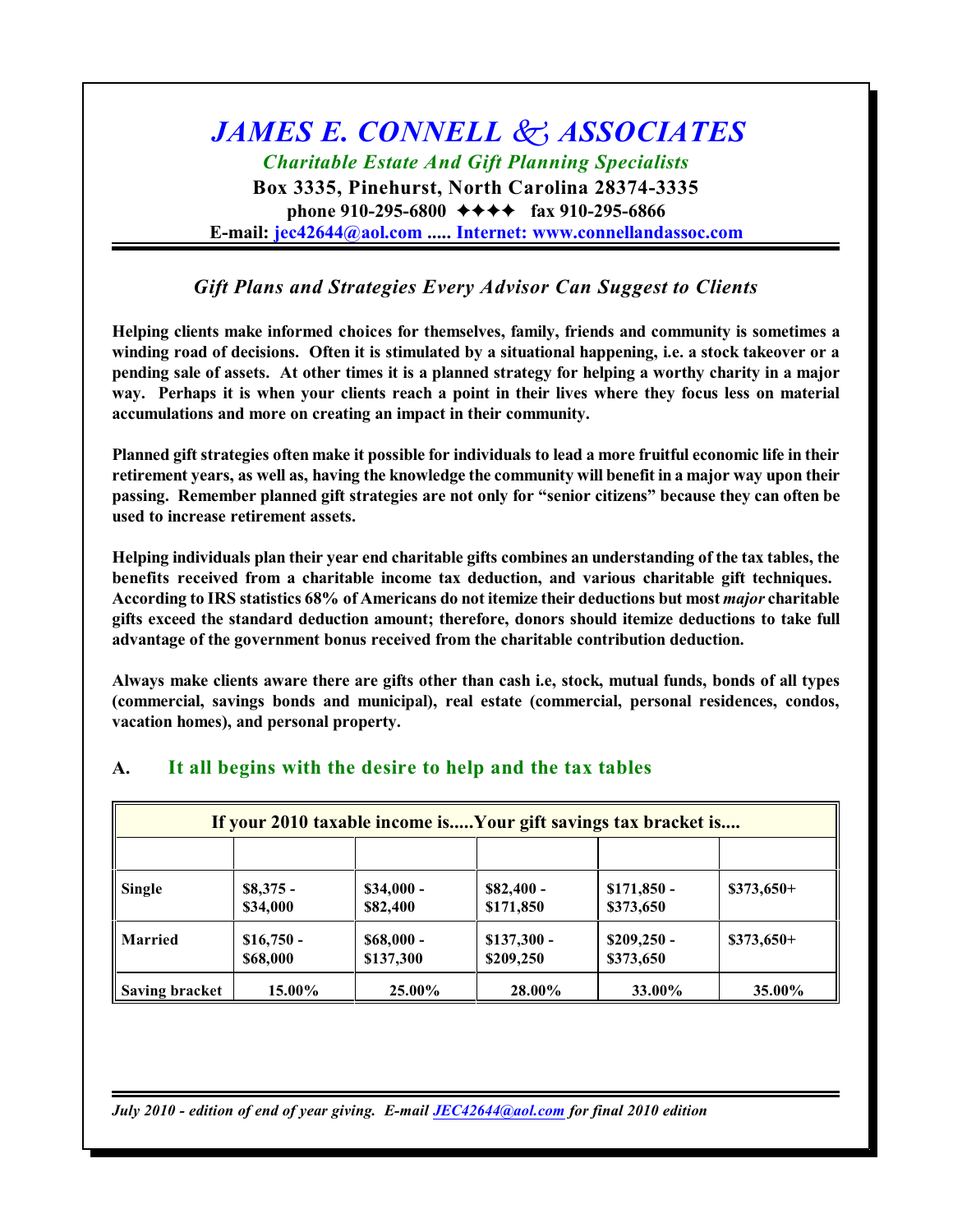| <b>Offset Capital Gains with a Charitable Deduction</b> |                             |                        |                            |  |
|---------------------------------------------------------|-----------------------------|------------------------|----------------------------|--|
| <b>Tax Bracket</b>                                      | <b>Capital Gain Bracket</b> | <b>Charitable Gift</b> | <b>Capital Gain Offset</b> |  |
| 25.00%                                                  | 15.00%                      | \$1.00                 | \$1.66                     |  |
| 28.00%                                                  | 15.00%                      | \$1.00                 | \$1.86                     |  |
| 33.00%                                                  | 15.00%                      | \$1.00                 | \$2.20                     |  |
| 35.00%                                                  | 15.00%                      | \$1.00                 | \$2.33                     |  |

## **B. You can leverage a charitable deduction to offset capital gains**

**Tax Bracket divided by the Capital Gain Bracket = Gain offset by a \$1.00 of charitable gift.**

**Gain divided by Tax Bracket = Gift to offset the gain**

**For additional benefits add the state income and capital gains bracket, and any benefit of a charitable deduction on the state income tax return. Assumes the charitable deduction amount is fully deductible. 15% tax bracket payers pay a 10% capital gains tax. The 3% reduction in** all **deductions is not in effect for 2010. Maximum reduction in charitable deductions is 80%. A 28% top rate applies to collectibles. A 25% rate applies to real estate attributed to depreciation. Short term gains are taxed at the donors highest tax bracket.**

## **C. Itemize or standard deduction**

| When to take the standard deduction.<br>How high do deductions have to be to be useful? |               |                     |                                     |                                      |
|-----------------------------------------------------------------------------------------|---------------|---------------------|-------------------------------------|--------------------------------------|
|                                                                                         | <b>Single</b> | <i><b>Joint</b></i> | <b>Head of</b><br><b>Households</b> | <b>Married filling</b><br>separately |
| <b>Basic</b>                                                                            | \$5,700       | \$11,400            | \$8,400                             | \$5,700                              |
| Over $65$                                                                               | \$7,100       | $$12,500$ (one)     | \$9,800                             | \$6,800                              |
|                                                                                         |               | $$13,600$ (two)     |                                     |                                      |
| <b>Blind</b>                                                                            | \$7,100       | $$12,500$ (one)     | \$9,800                             | \$6,800                              |
|                                                                                         |               | $$13,600$ (two)     |                                     |                                      |
| Over $65$ &                                                                             | \$8,500       | $$13,600$ (one)     | \$11,200                            | \$7,900                              |
| <b>blind</b>                                                                            |               | $$15,800$ (two)     |                                     |                                      |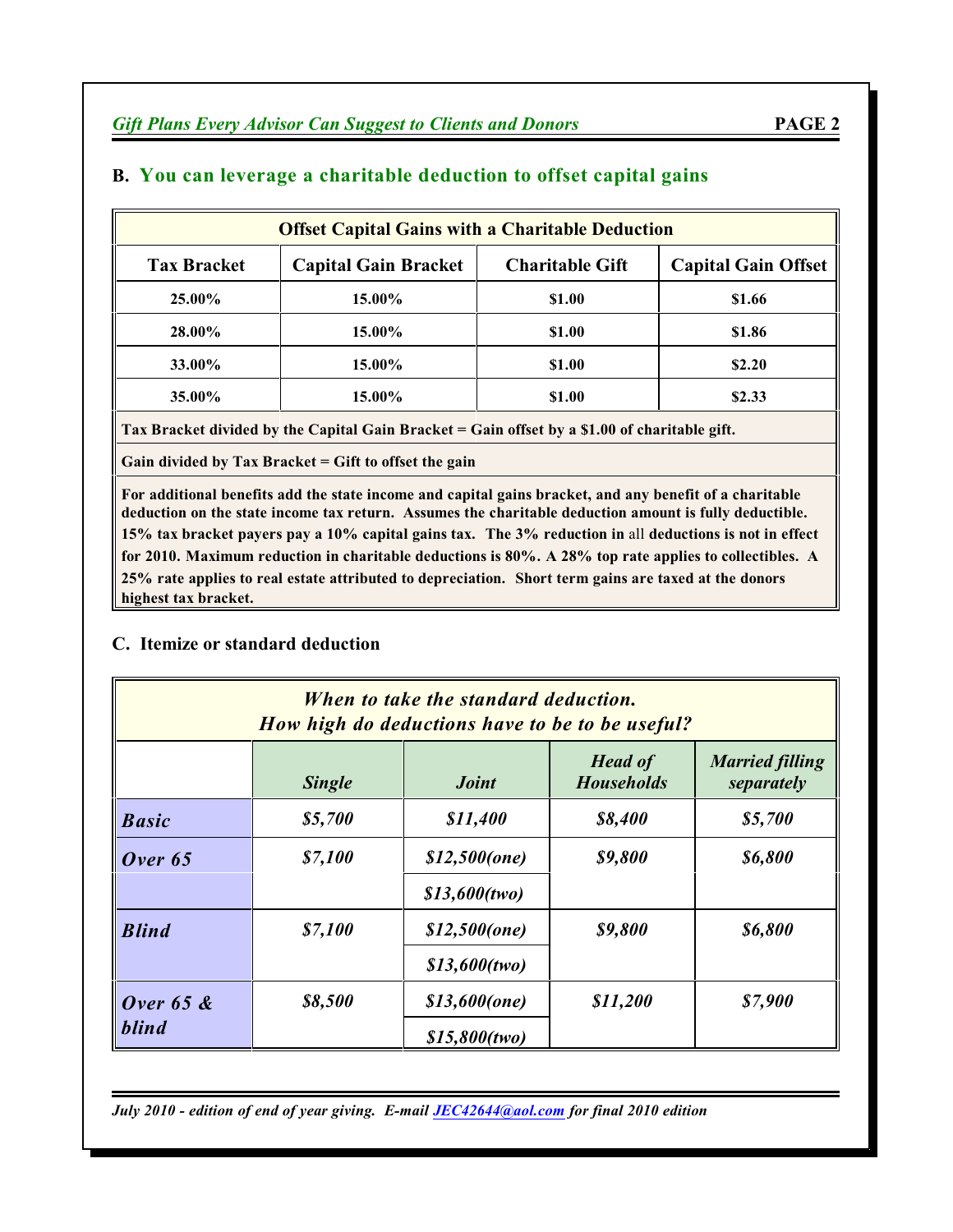#### *Technique 1:* **Give appreciated long-term stock, mutual funds or other investments (held one year and one day) instead of cash when you.....**

**A) want to sell a stock that has appreciated because you think it will decrease in value;**

**B) you are over concentrated in one investment and need to change your asset allocation;**

**C) you have a very large long-term capital gain in a short time period (but more than a year and one day).**

**Question 1: Should you give cash, sell stock and gift the cash, or give the securities outright**?

|                                                                               | <b>Option A</b><br><b>Give \$5,000</b><br>in Cash | <b>Option B</b><br><b>Sell Securities</b><br>& Give Cash | <b>Option C</b><br><b>Give Securities</b><br>Outright |
|-------------------------------------------------------------------------------|---------------------------------------------------|----------------------------------------------------------|-------------------------------------------------------|
| <b>Gift Value</b>                                                             | \$5,000                                           | \$5,000                                                  | \$5,000                                               |
| <b>Ordinary income tax</b><br>savings $\omega$ 25%                            | \$1,250                                           | \$1,250                                                  | \$1,250                                               |
| Capital gains tax saved or<br>paid, assuming 15% tax<br>rate and \$4,000 gain | \$0                                               | \$600 paid                                               | \$600 saved                                           |
| Total net tax savings                                                         | \$1,250                                           | \$650                                                    | \$1,850                                               |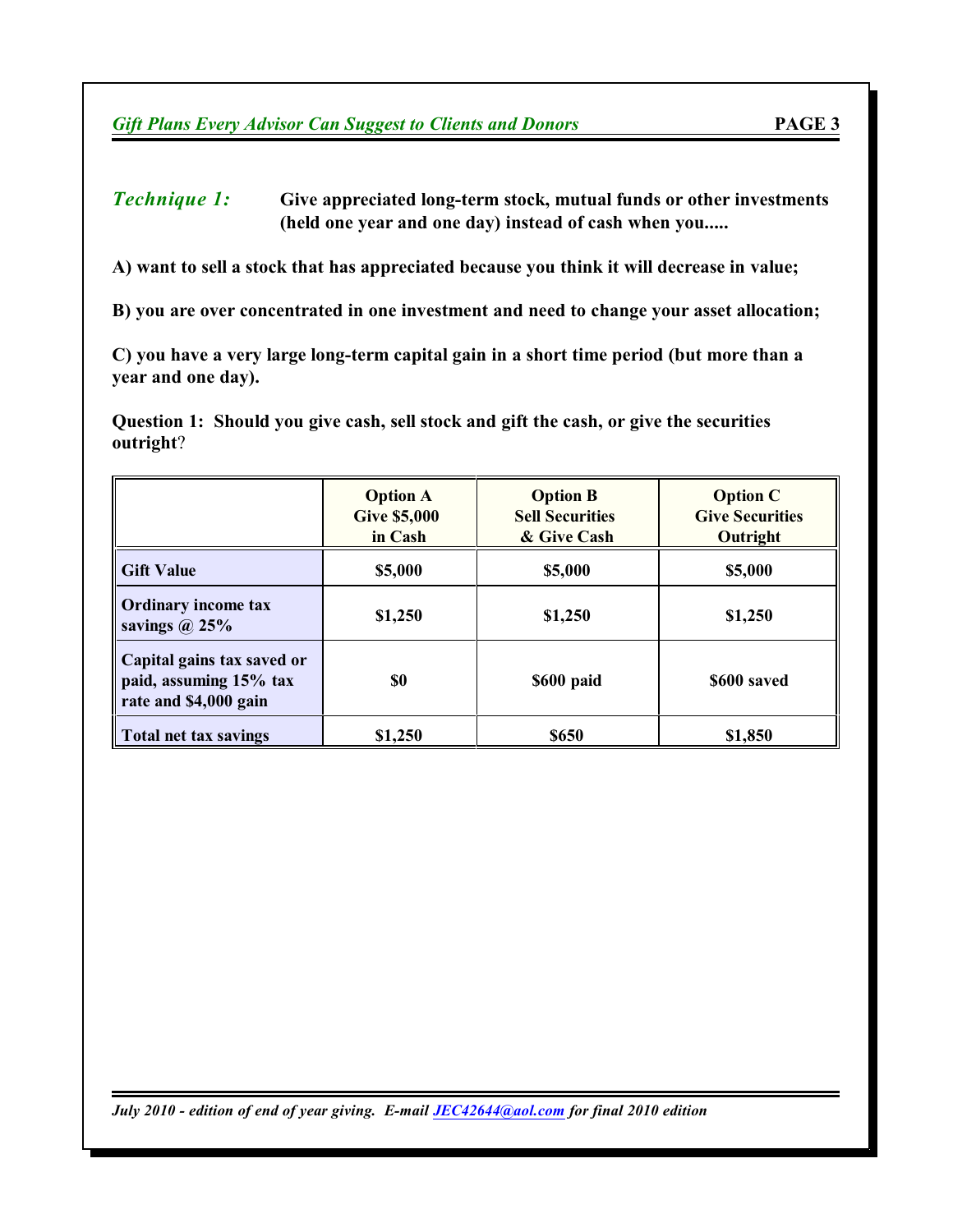*Technique 1a:* **Give appreciated long-term stock, mutual funds or other investments (held one year and one day) instead of cash when you want to sell the stock or diversify your investments.**

**Question 2: Should you give stocks that have appreciated a little or stocks that have appreciated significantly?** 

**Investment A has a cost basis of \$500 and a value of \$5,000.**

**Investment B has a cost basis of \$4,000 and a value of \$5,000.**

|                                                    | <b>Gift of Investment A</b><br><b>Assuming 15%</b><br><b>Capital Gains Tax</b> | <b>Gift of Investment B</b><br><b>Assuming 15%</b><br><b>Capital Gains Tax</b> | <b>Difference</b> |
|----------------------------------------------------|--------------------------------------------------------------------------------|--------------------------------------------------------------------------------|-------------------|
| <b>Gift value</b>                                  | \$5,000                                                                        | \$5,000                                                                        | \$0               |
| <b>Ordinary income tax</b><br>savings $\omega$ 25% | \$1,250                                                                        | \$1,250                                                                        | \$0               |
| Capital gains tax<br>saved $\omega$ 15%            | $(A = gain of $4,500)$<br>\$675                                                | $(B = gain of $1,000)$<br>\$150                                                | A) \$525 more     |
| <b>Total tax saved</b>                             | \$1,925                                                                        | \$1,400                                                                        | A) \$525 more     |
| After tax cost of gift                             | \$3,075                                                                        | \$3,600                                                                        | $$525$ less<br>B) |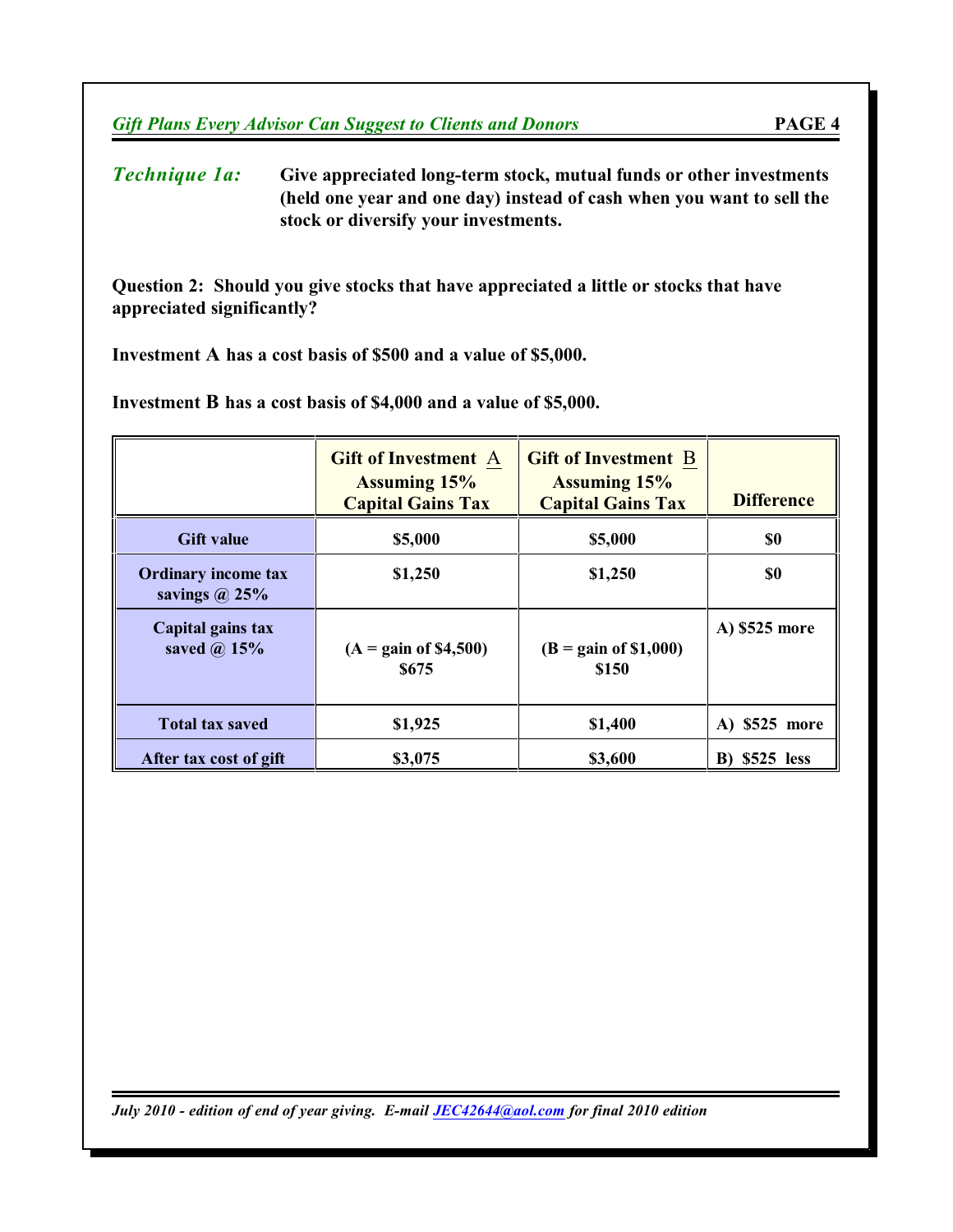*Technique 2***:** *a.* **Donate appreciated stock in Corporation ABC.** *b***. Use the deduction to offset capital gains on the sale of additional Corporation ABC stock.** *c***. Then use the cash proceeds from the sale to purchase additionalstock in another security or buy a certificate of deposit.**

**Offset Capital Gains with a Charitable Deduction Tax Bracket Capital Gain Bracket Charitable Gift Capital Gain Offset 25.00% 15.00% \$1.00 \$1.66 28.00% 15.00% \$1.00 \$1.86 33.00% 15.00% \$1.00 \$2.20 35.00% 15.00% \$1.00 \$2.33**

*Capital Gain Offset Strategy allows individuals to remain tax neutral***.**

**Tax Bracket divided by the Capital Gain Bracket = Gain offset by a \$1.00 of charitable gift.**

**Gain divided by Tax Bracket = Gift to offset the gain**

**For additional benefits add the state income and capital gains bracket, and any benefit of a charitable deduction on the state income tax return. Assumes the charitable deduction amount is fully deductible. 15% tax bracket payers pay a 10% capital gains tax. The 3% reduction in** all **deductions begins with an adjusted gross income of \$166,800 in 2009. Maximum reduction in charitable deductions is 80%.**

*Example:* **Tom and Betty own 3,000 share of Merck valued at \$35.00 per share (total value \$105,000) for which they paid \$6.00 per share (cost \$18,000) many years ago. They are in the 28% tax bracket. If they sold all their stock they would have an \$87,000 gain and a federal capital gains tax at 15% or \$13,050 reducing their capital to \$91,950. They wish to support a local charity and their long term goal is to diversify their investment portfolio.**

*Solution:* **Take 1,000 shares and gift them outright to charity creating a \$35,000 fair market value income tax charitable deduction. They also avoid the capital gains tax on the \$29,000 gain associated with the 1,000 shares. They use the \$35,000 deduction to offset the sale of additional shares. In their 28% tax bracket they can offset \$1.86 of capital gain. How many share could they sell to remain tax neutral?**

*Answer:* **The total gain offset strategy with a gift of 1,000 share gift is computed as follows: \$1.86 \* \$35,000 = \$65,100, with the stock selling at \$35 per share and a gain of \$29 per share they could sell up to 2,244 shares (\$65,100/\$29) and remain tax neutral which is more share they currently own.**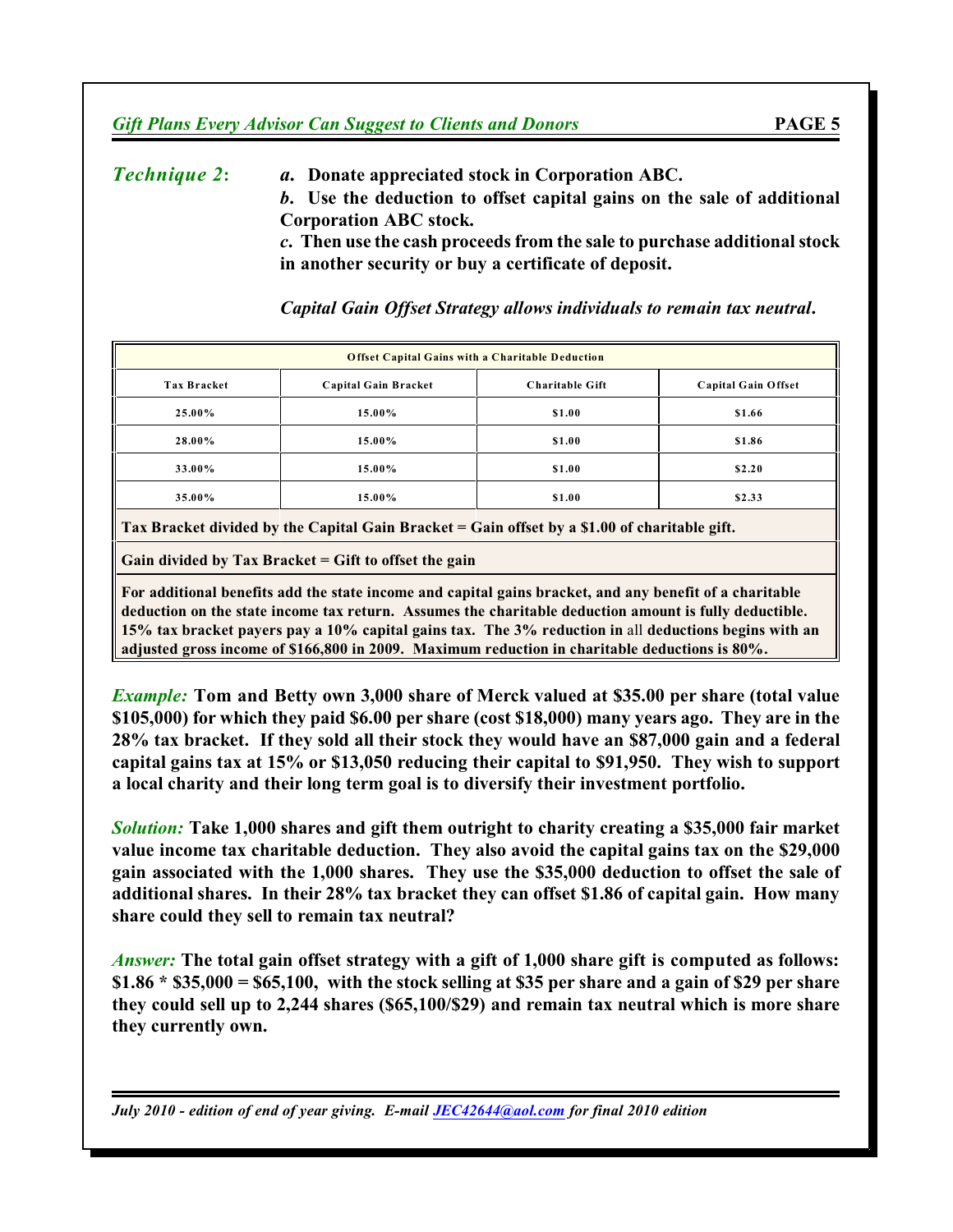#### *Technique 3:* **Donate appreciated stock in Corporation ABC and use the deduction to offset income taxes on the withdrawal of cash from an IRA. Or use the IRA cash withdrawal to repurchase stock in Corporation ABC to increase the cost basis in the stock.**

## **Deduction Order**

The deduction order for most donors is fairly straightforward. He/ she/they deducts cash gifts first and then appreciated gifts subject to the 50% and 30% gift limits. However, it is possible that the deduction order could be fairly sophisticated. Deduction order as a percent of contribution base could be as follows:

- 1. Cash gifts to 50% AGI limit.
- 2. Appreciated gifts elected to be deducted at cost basis to 50% limit.

3. Unrelated use tangible personal property deducted at cost basis to 50% limit.

- 4. Short-term capital gain deducted at cost basis to 50% limit.
- 5. Appreciated stock or land deducted at fair market value to 30% limit.
- 6. Gifts "for the use of" a charity deducted to 30% limit.
- 7. Cash to private foundation deducted at 30% limit.
- 8. Public stock to private foundation deducted at fair market value to 20% limit.
- 9. Land or private stock to private foundation at cost basis to 20% limit.
- 10. Carry forwards of 50% limit gifts.
- 11. Carry forwards of 30% limit cash gifts to private foundations.
- 12. Carry forwards of 30% appreciated property gifts to public foundations.
- 13. Carry forwards of 20% limit gifts to private foundations.

**While the list can be lengthy, for donors who give only to public charities, the rules are reasonably straightforward. Cash gifts are deducted first. Appreciated gifts are deducted next. If there is an available 50% or 30% limit, then carry forwards of cash and appreciated property are deducted in order, with the oldest carry-forward gifts deducted first.**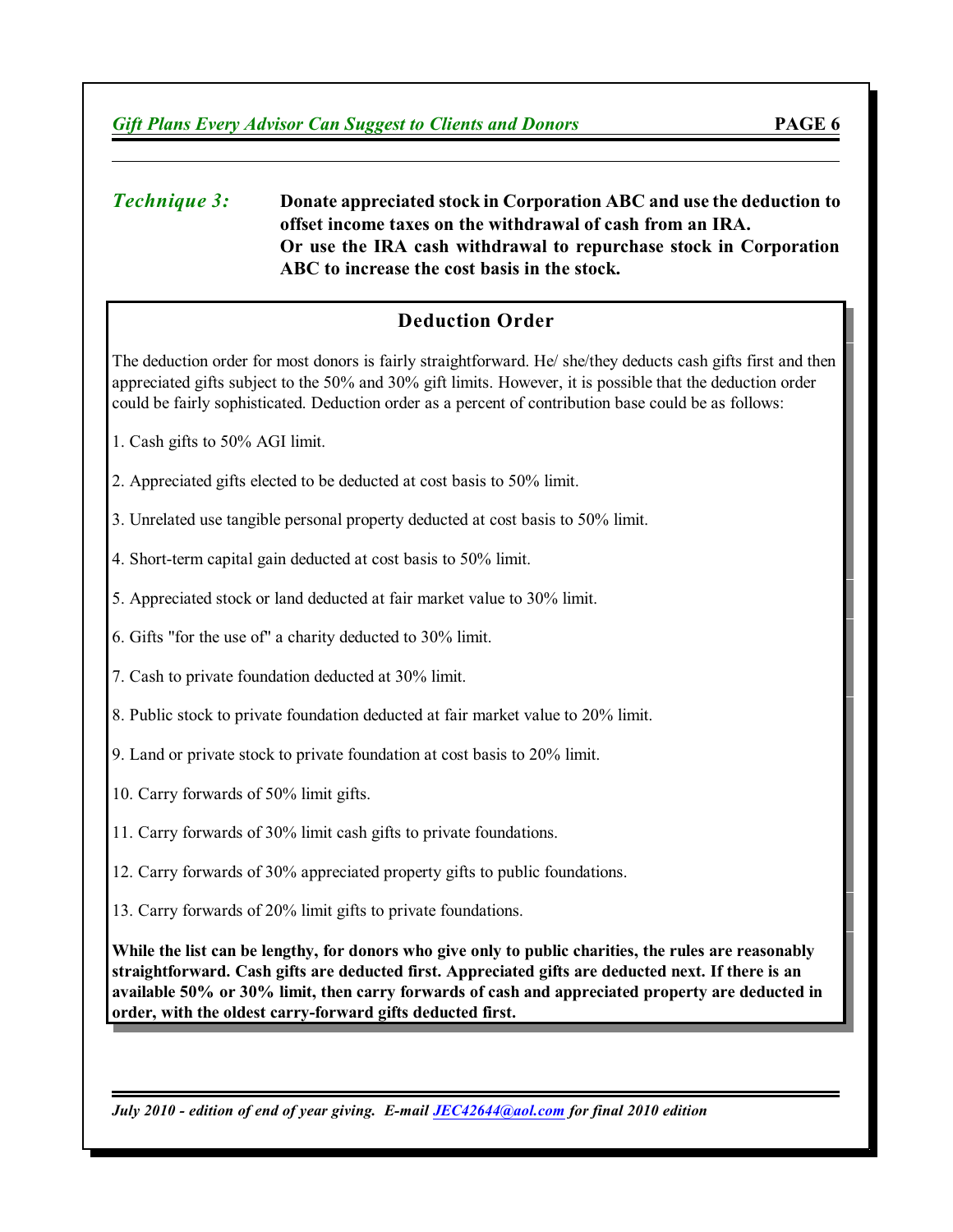*Technique 4***: Establish a charitable gift annuity and receive a charitable deduction and use the deduction to offset capital gains on stock sold in donor's name; will result in a charitable deduction to offset the gain and increased income for the donor.**

**Note: All gift annuity examples are based upon the rates effective July 1, 2010**

**Practical examples for a \$10,000 charitable gift annuity with donor in** 25% bracket**, deduction based on the May 2010 AFR of 3.20%**

**1) a 65 year old donor establishes a charitable gift annuity agreement with 5.50% payment rate with quarterly payments. The charitable deduction is \$2,933 which offsets \$4,868 (\$1.66\*\$2,933) in capital gains.**

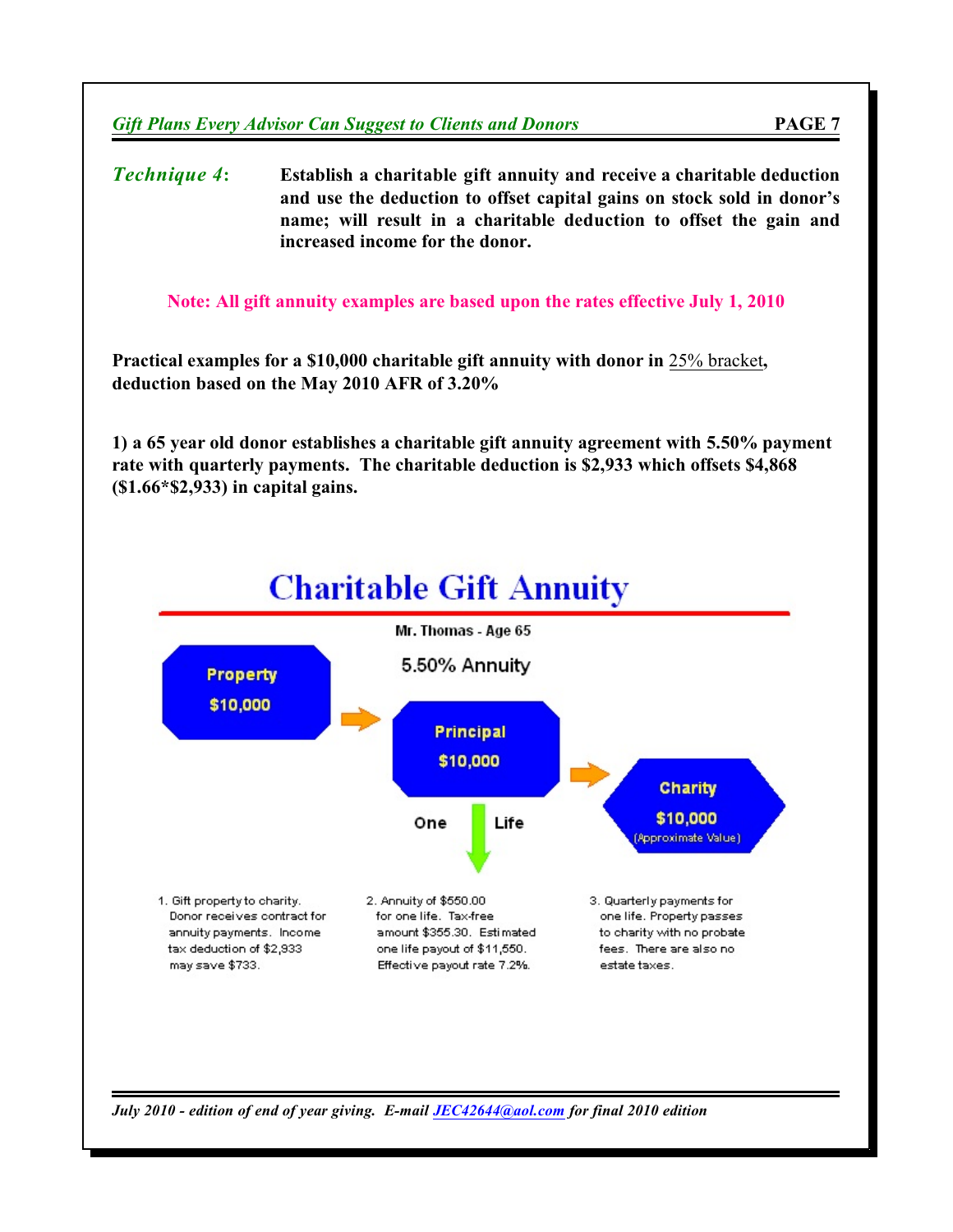

**3) two donors aged 75/75 establish a charitable gift annuity agreement with 5.80% payments, charitable deduction is \$3,332 which offsets \$5,531 (\$1.66\*\$3,332) in capital gains.**



*July 2010 - edition of end of year giving. E-mail [JEC42644@aol.com](mailto:JEC42644@aol.com) for final 2010 edition*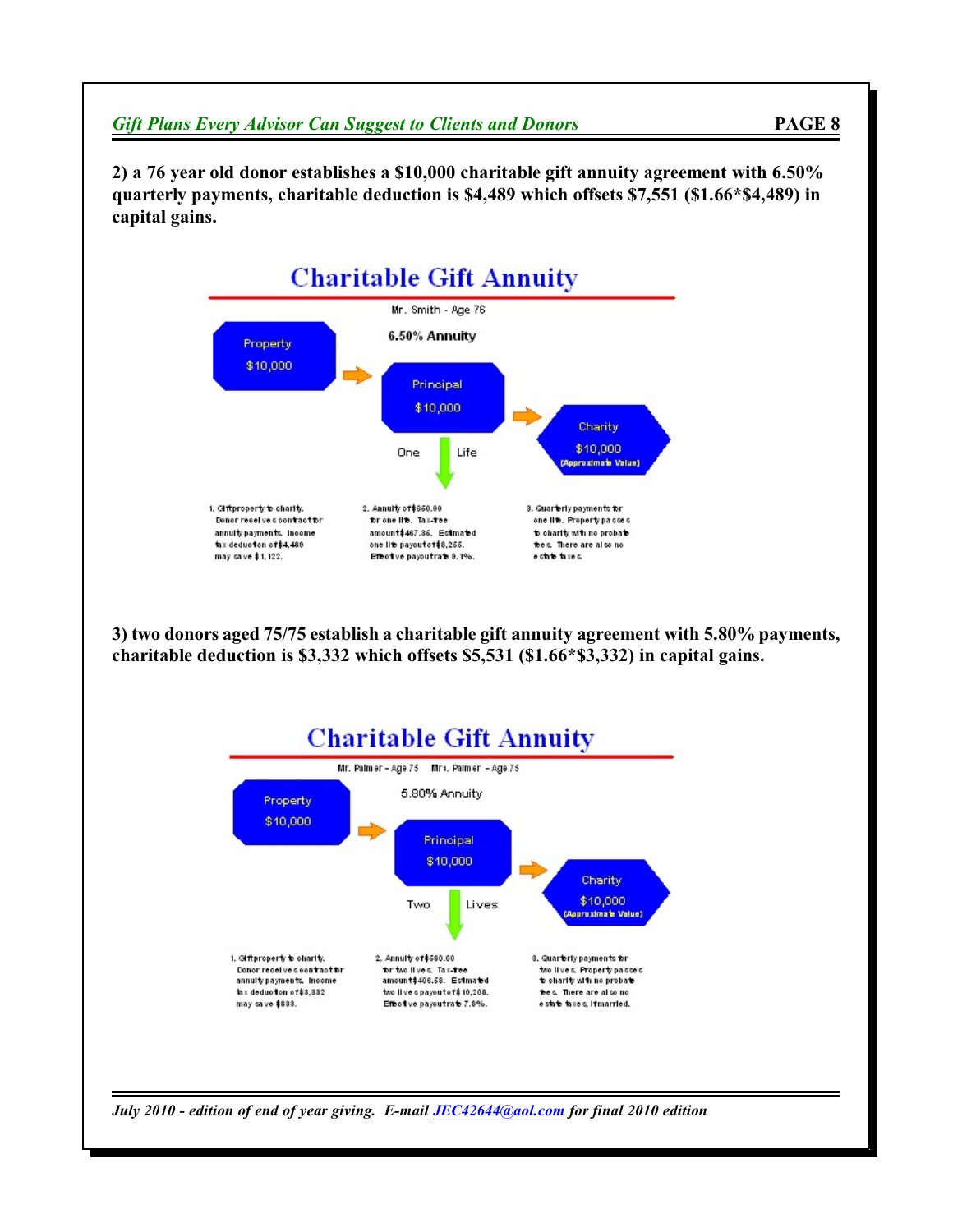*Technique 5***: Establish a gift annuity for another person. Donor receives the income tax deduction while the beneficiary receives income at a tax preferred rate. Donor should use cash.**

> **Donormay use appreciated securities but they must report both a partial capital gain which may be offset in whole or in part by the income tax deduction. The net effect may be reduced tax payments or tax relief.**

**1) an 80 year old mother establishes a \$10,000 charitable gift annuity agreement with a 5.20% fixed and guaranteed quarterly payment for the benefit of her 60 year old daughter. Income tax deduction \$2,313 for mother, daughter receives \$520.00 with \$318.76 tax-free until 2032. No gift tax as the irrevocable life income interest is less than \$13,000. IRS form 709 gift tax data is \$7,687 which is less than the annual \$13,000 gift exclusion.**

**Donor could use deduction to offset capital gain on sale ofstock in the amount of \$3,839 (\$1.66 \* \$2,313).**

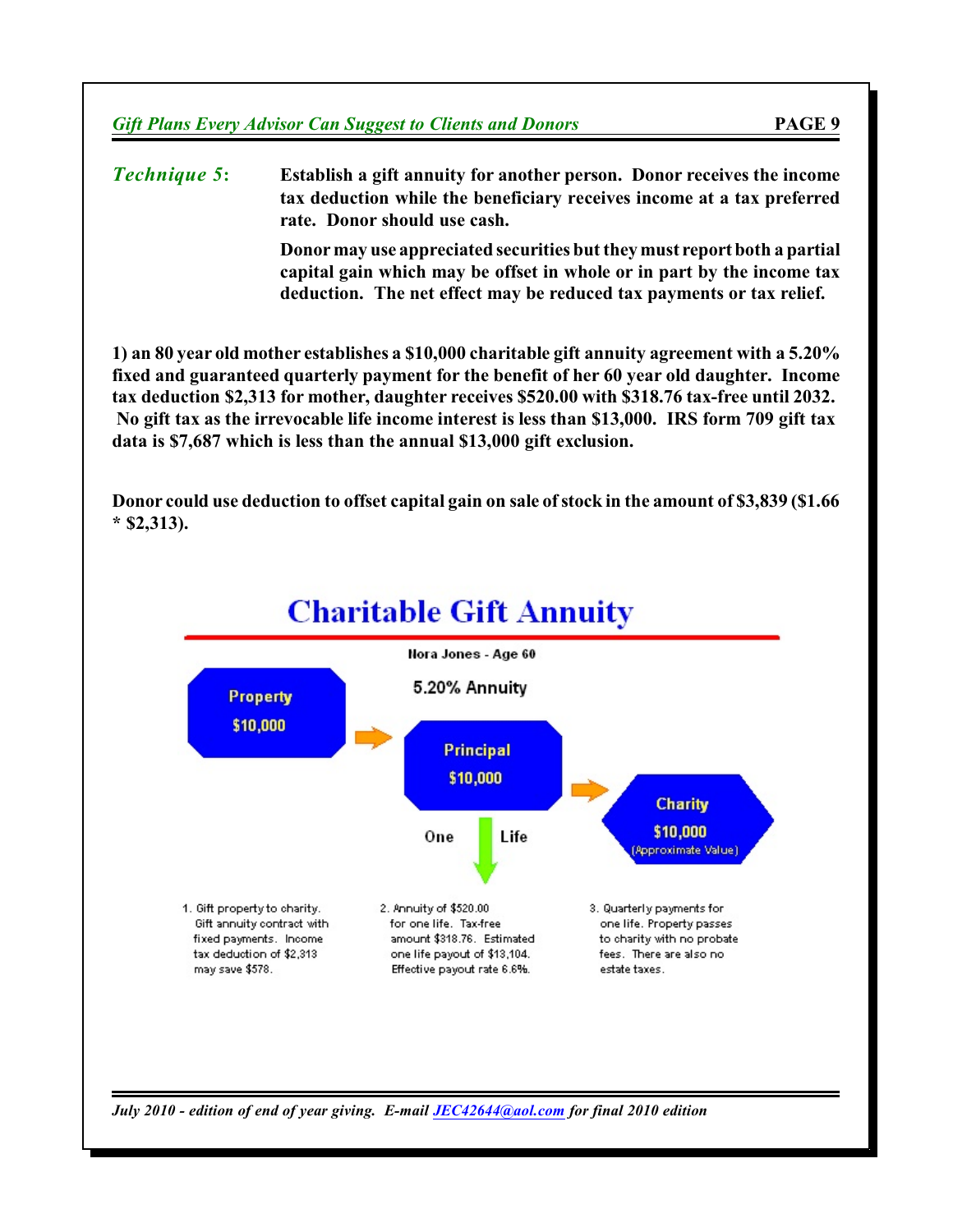**2) an 80 year old mother establishes a gift annuity with \$10,000 in stock (cost basis \$5,000) a with a 5.50% quarterly payment for the benefit of a 65 year old son. Income tax deduction \$2,933 for mother. In the 25% income tax bracket this deduction would completely offset \$4,868 in total capital gains if the mother itemizes her deductions.**

**Son receives \$550.00 with \$355.30 income tax-free. Mother must report a \$3,533 in capital gains which is the capital gain associated with the life income interest of son. The income tax deduction of \$2,933 offsets up to \$4,868 in capital gains. Since the tax savings for the deduction (\$2,933 \* 25% = \$733) is greater than the tax liability for the gain (\$3,533 \* 15% = \$529) the net effect is no capital gains tax.**

**The mother's present interest value for the gift to the son is \$7,067 and must be reported on IRS Form 709 if** *total* **gifts to son are over \$13,000, even if no gift tax will be paid.**

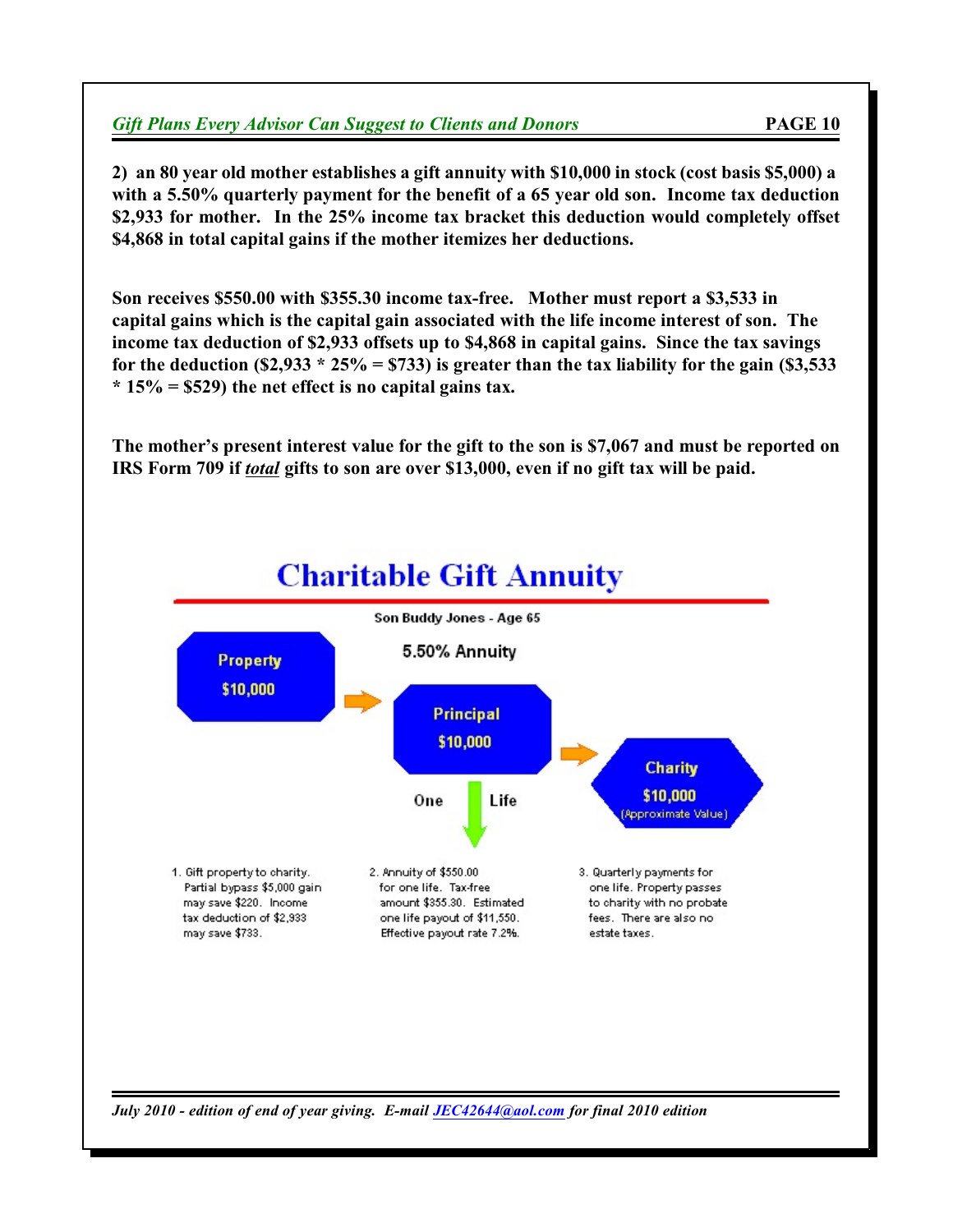*Technique 6***: Convert savings bonds into a Flexible Deferred Retirement Income Charitable Gift Annuity.**

**A 65 year old retiree with adequate income and a significant IRA balance has \$50,000 in US Savings Bonds. The interest on the bonds will be taxed when the bonds are cashed or the individual dies. The individual wishes to convert the bonds into a future income. Savings bond conversions to HH bonds are no longer allowed by the US Treasury.**

**On June 1, 2010 the donor redeems \$5,000 in US Savings Bonds issued in June 1983 at a cost of \$2,500. Redemption value is \$10,236, which includes \$7,736 in accumulated interest. The bonds reach final maturity in June, 2013 when they will no longer earn interest. Consult the web site: [www.savingsbonds.gov](http://app.ny.frb.org/sbr/) to determine the value of any U.S. savings bond.**

**To offset the income tax on the \$7,736 in accumulated and reportable interest the donor donates \$25,000 in appreciated securities (cost basis \$5,000) to a flexible deferred retirement charitable gift annuity. The agreement provides payments to begin as early as age 68 and as late as age 75 with a target annuity date of age 71. The charitable deduction for the deferred annuity agreement equals \$10,626 which results in a complete offset of the reportable interest on the saving bond redemption.**

**The age 68 payment rate is 5.31% fixed and guaranteed for life. The payment rate for the target date in 2015 (age 71) is 6.90%, and the payment rate increases to 8.70 % for age 75.**



*July 2010 - edition of end of year giving. E-mail [JEC42644@aol.com](mailto:JEC42644@aol.com) for final 2010 edition*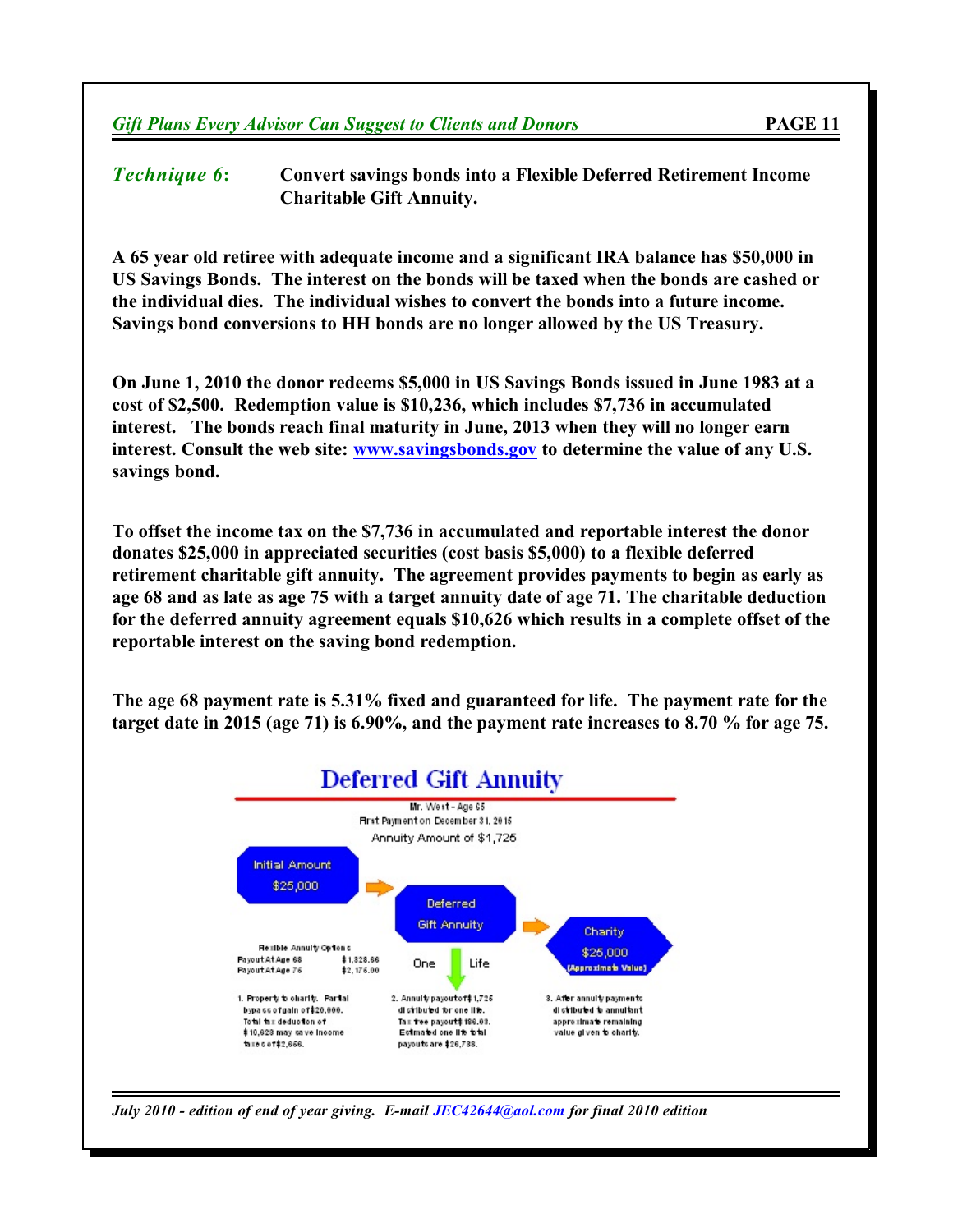*Technique 7***: Bargain sale stock or other property to charity. Donor receives cash plus a charitable contribution deduction. Donor must pay a capital gains tax on the appreciation associated with the cash received. Transaction is completed commission free. Charitable deduction may offset most or all of the capital gains tax.**

**Donor has one share of highly appreciated Berkshire Hathaway class A stock currently valued at \$106,000 with a cost basis of \$10,000. Donor would like to make a \$25,000 gift to charity and is willing to sell one share of the BRK-A stock to charity for \$25,000. The cost basis is pro-rated between the gift portion and the sale portion. \$10,000 of the cost basis is attributed to the \$25,000 cash received resulting in a capital gain of \$90,000.**

**The donor receives a charitable contribution deduction of \$25,000 for the gift to the charity. The capital gain of \$73,358 is taxed at 15% resulting in a tax due of \$11,004.**

**The charitable contribution deduction for this 33% taxpayer saves \$8,250 in current income taxes. The net tax savings is \$ -2,757 which is subtracted from the \$81,000 cash to give the donor an economic value of \$78,246.**



**Using the same facts the donor would pay zero taxes when he/she receives \$75,0891 in cash and makes a \$30,911 gift to the charity. The tax liability of \$10,201 is offset completely by the tax savings of \$10,201 generated by the \$30,911 charitable deduction.**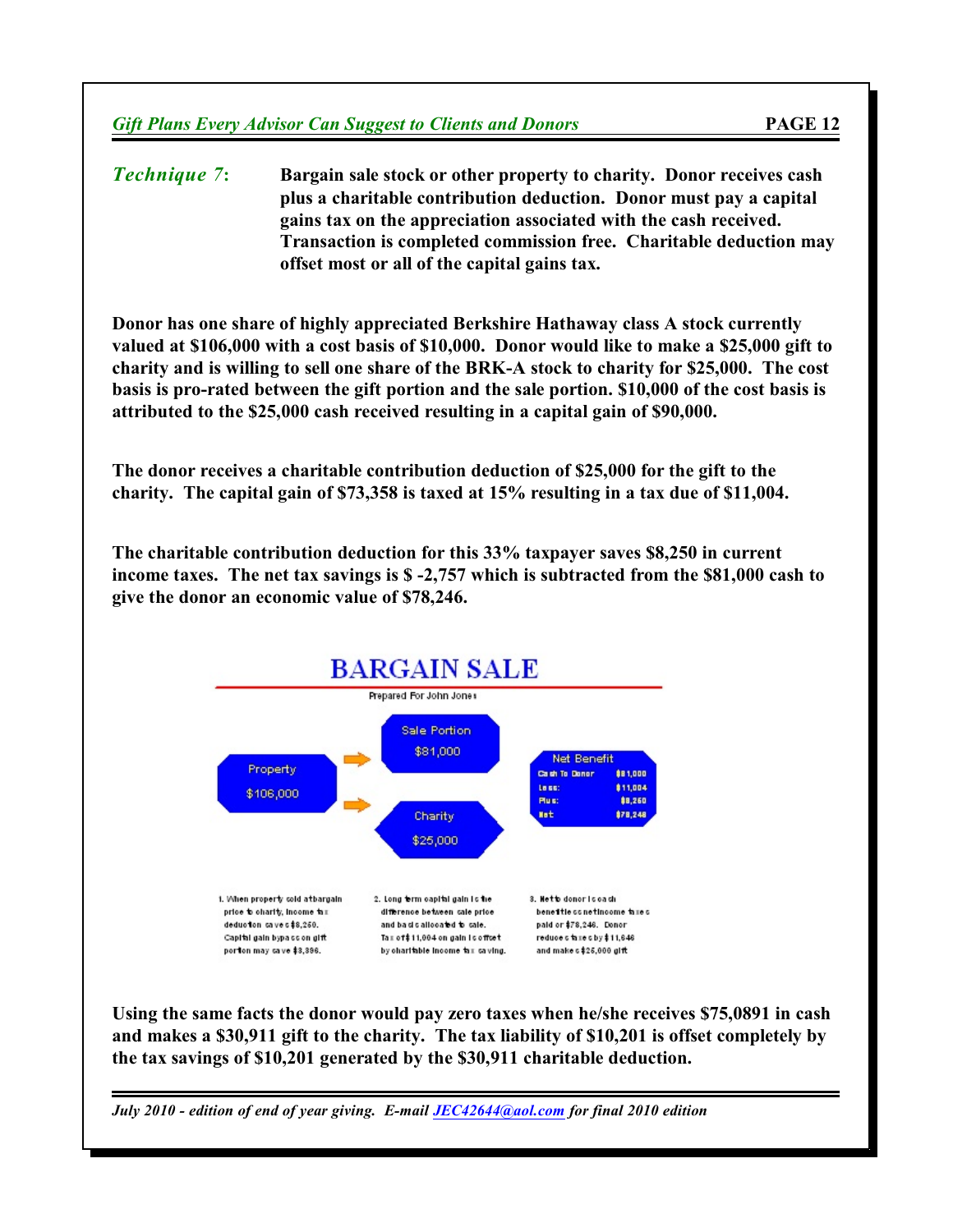*Technique 8***: Substitute charitable gift annuity income for stock dividends and make a significant outright gift to your favorite charity.**

**Donors aged 70/70 have \$154,000 (cost basis \$75,000) in 2,200 shares of ExxonMobil stock (current price \$70 per share) paying a 2.10% dividend or \$3,872 per year before taxes and \$3,291 after taxes at 15%. The donors have seen the stock value vary greatly over the last 10 years and it has appreciated significantly in the last few years. They are now retired and looking to diversify their invested assets to provide more fixed retirement income.**

**The donors also wish to help their local Hospital with the new Cardiac Center because of a family experience with the hospital and heart disease. They would like to make a leadership gift but fear it will significantly reduce their retirement income.**

**S** *S Outtion*: The donors separate the stock into two parts: Part one of 1,000 shares (value \$84,000) is gifted outright to the Hospital. Part two composed of 1,200 shares of sto (value \$84,000) is used to fund a two-l *olution***: The donors separate the stock into two parts: Part one of 1,000 shares (value \$70,000) is gifted outright to the Hospital. Part two composed of 1,200 shares of stock (value \$84,000) is used to fund a two-life gift annuity. The first \$70,000 part is gifted gift annuity paying a fixed guaranteed lifetime payment of 5.40% or an annual before tax income of \$4,536. The after tax income computed for both the ordinary income (28%) portion and the capital gains (15%) portion of their payment results in an after tax income of \$3,879. This represents a small increase in their annual retirement income plus they receive the impact of the current tax savings.**



*July 2010 - edition of end of year giving. E-mail [JEC42644@aol.com](mailto:JEC42644@aol.com) for final 2010 edition*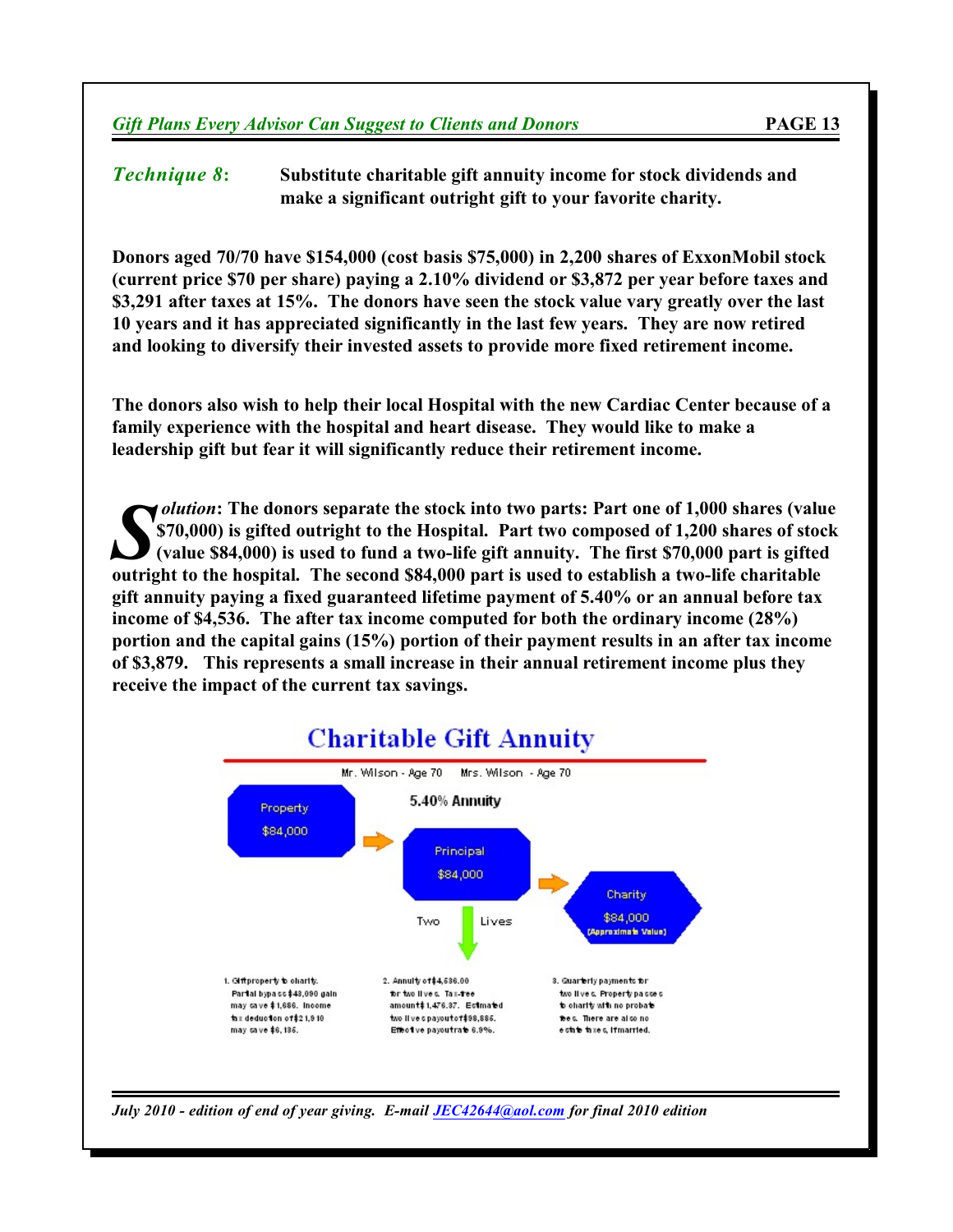|  |  |  | <b>Gift Plans Every Advisor Can Suggest to Clients and Donors</b> | PAGE 14 |
|--|--|--|-------------------------------------------------------------------|---------|
|--|--|--|-------------------------------------------------------------------|---------|

**In addition to the guaranteed income they receive two income tax deductions. The first tax deduction is for the full fair market value of their outright \$70,000 gift and the second deduction is a partial deduction for the gift annuity they established in the amount of \$21,910 (AFR 3.20%). The total tax savings of \$91,910 spread over a few years result in total income tax savings, the government bonus for being charitable today, of \$25,734 (28% bracket).**

**The deduction limit for gifts of appreciated property is 30% of Adjusted Gross Income (AGI), donors must take the deduction in the year of the gift and may use five additional years to exhaust the deductible amount. The donors take the first year bonus and use it to travel to Australia to see their new grandchild.**

| <b>Gift Annuity</b>              |            |  |  |  |
|----------------------------------|------------|--|--|--|
| Prepared For Mr. and Mrs. Wilson |            |  |  |  |
| Expectancy                       | 21.8 Years |  |  |  |
| Income Tax Deduction             | \$21,910   |  |  |  |
| Annuity Payout                   | \$4,536.00 |  |  |  |
| Exclusion Ratio                  | 66.8%      |  |  |  |
| Tax Free Payout                  | \$1,476.37 |  |  |  |
| Effective rate                   | 6.92%      |  |  |  |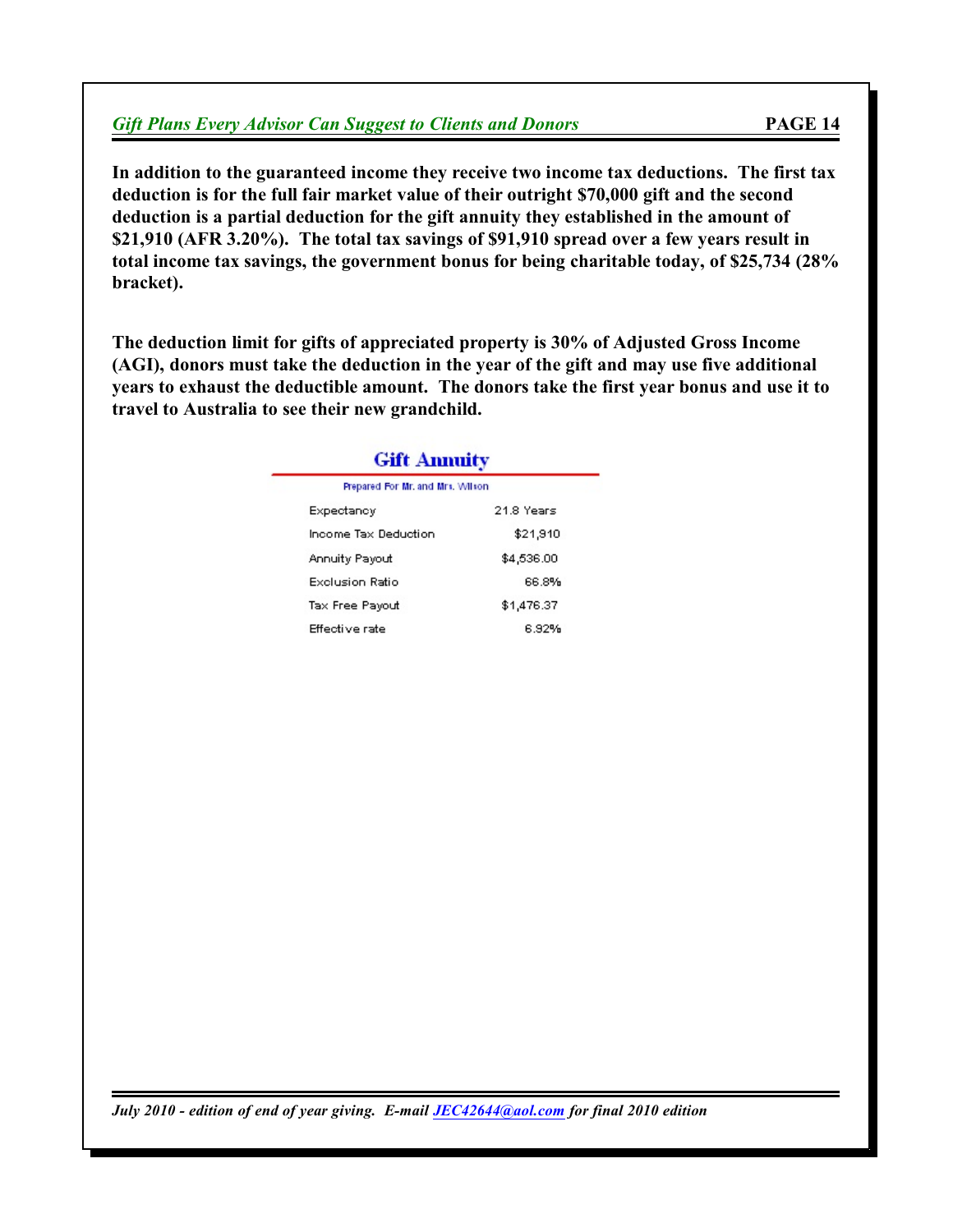*Technique 9***: Lifetime Partnership or May/December Gift Annuity**

**When an older individual has a much younger spouse and they are concerned about the preservation of income for the survivor consider a deferred gift annuity. Often the couple does not need the modest income from a current asset and would much rather provide a guaranteed lifetime income for the younger spouse.**

*S* **the older spouse for the benefit of the younger spouse.** *olution:* **Establish a flexible deferred annuity which will be turned on upon the death of**



**The donor receives the charitable contribution deduction for about 30% of the gift amount.**

**Either beneficiary can turn on the payment at any time between ages 74 to 90 for the older donor or 61 and 77 for the younger spouse. The target payment date establishes the value for the charitable deduction. The target payment rate which in the above example is 7.10% but if the annuity is received earlier than the target payment date the annuity is reduced and likewise if the payment comes after the target date the payment is increased.**

**The above annuity example was funded with appreciated stock and there was partial avoidance of any capital gains tax with the balance taxed as the payments are received.**

**Often the value of the charitable deduction is more beneficial to donors than an immediate increase in income.**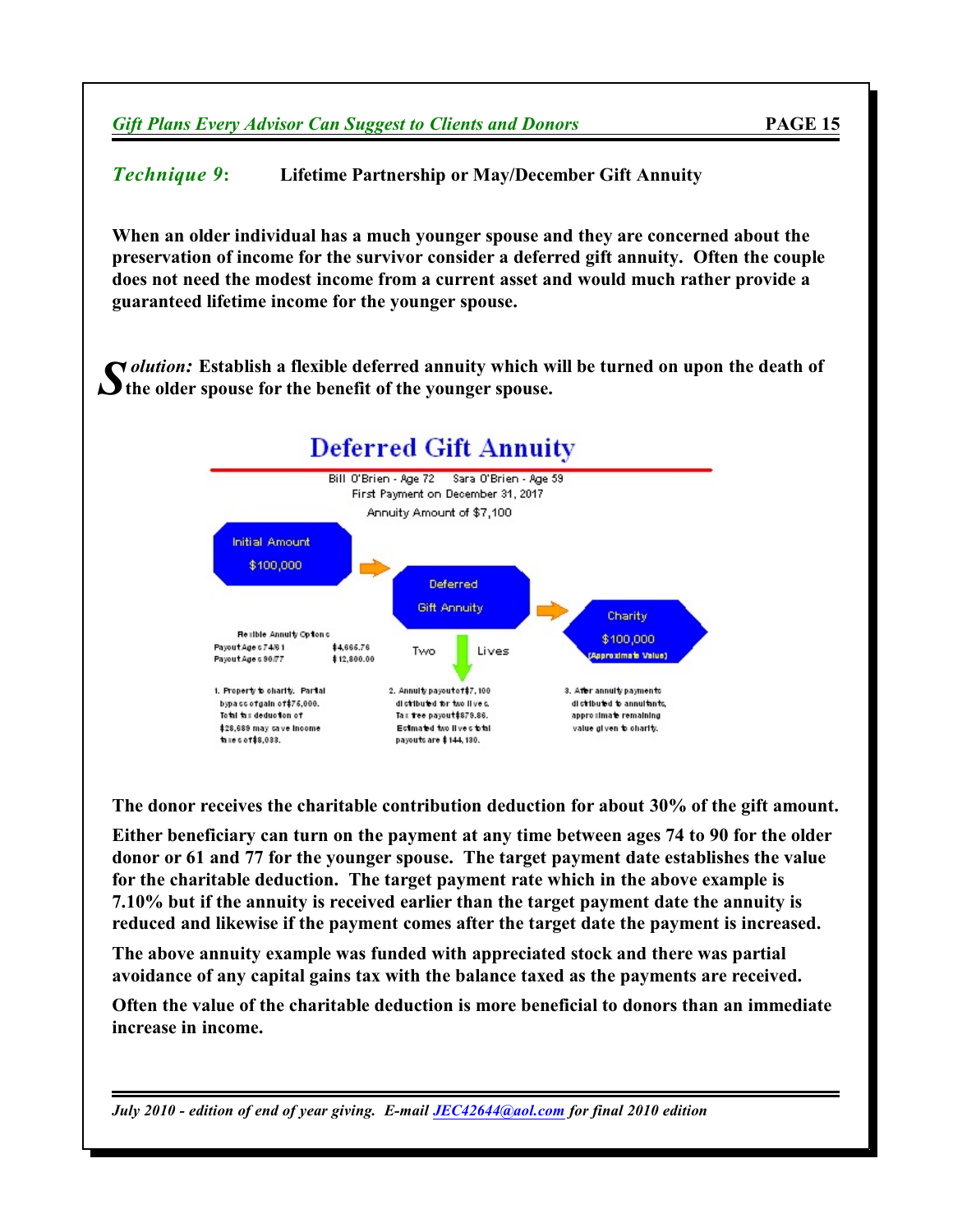**Technique 10: Beneficiary designations from Retirement Plans and Life Insurance**

**Retirement Accounts: Clients should also consider giving assets to charity that would otherwise cost their heirs more to inherit. The best assets to give are those that produce "Income in Respect of the Decedent" or IRD income. These assets are not only included in the estate of the decedent for estate tax purposes but the assets are also partially or entirely taxable for income tax purposes when received by heirs.**

**Ask the question: "Would you prefer that a significant portion of this plan balance, from 50% to 80% perhaps, be paid in taxes or would you prefer the entire plan balance go to one or more of your favored charities."**

**Saving bonds, fixed annuities, and variable annuities also produce IRD income.**

**Life Insurance: Donor may designate one or more charities as beneficiaries of all or a portion of their life insurance plans. The tax burden of life insurance plans have far less impact on family members than qualified plans.**

**Life insurance makes a wonderful current gift to charity either outright or for a life income arrangement when the policy is no longer needed by the owner. The income tax deduction created from an outright gift can reduce taxes, offset capital gains and reduce or eliminate the impact of the policies accumulated dividends. When a life income plan is established a policy may be converted, perhaps tax-free, into current income.**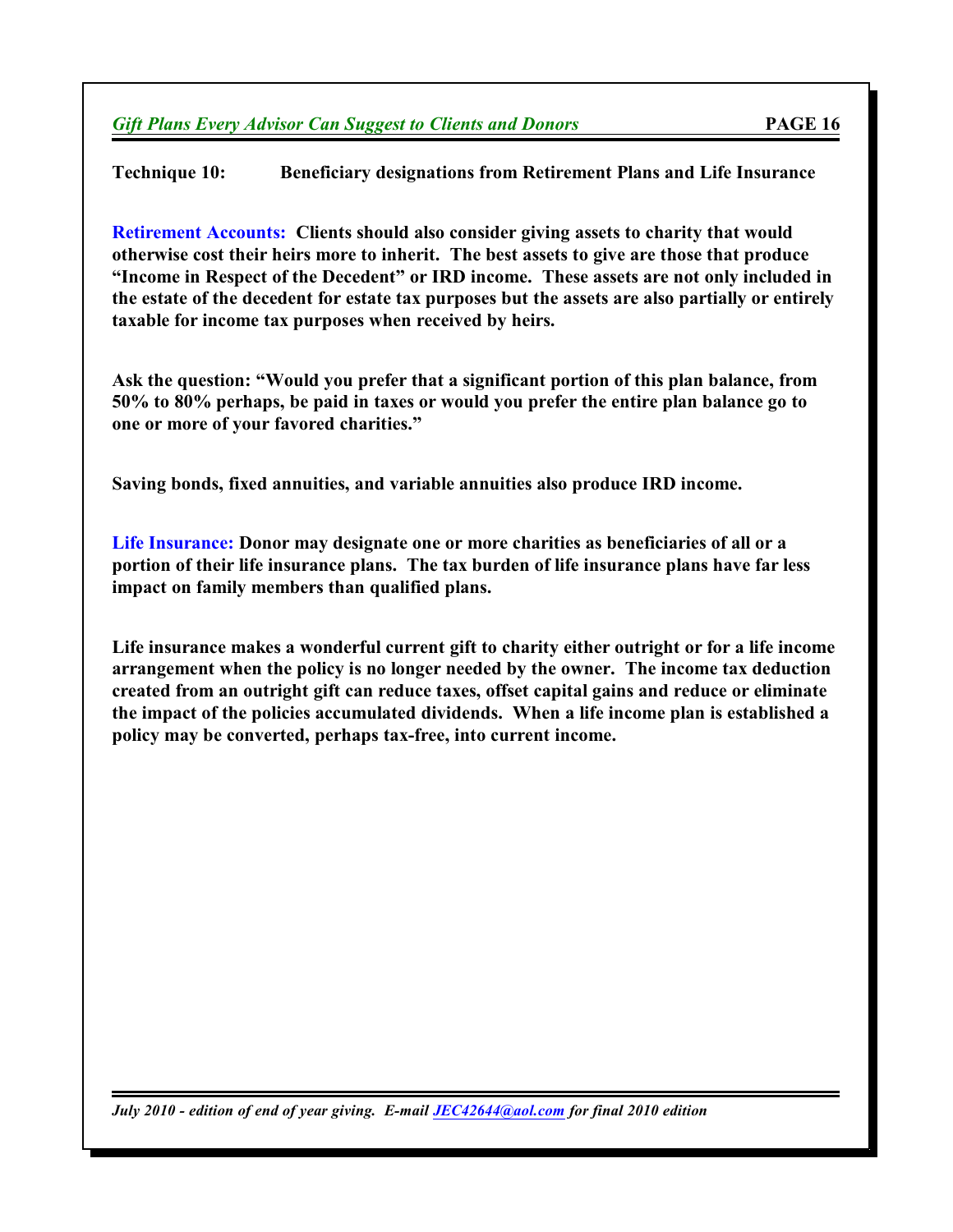**Technique 11: A Gift Annuity with wealth replacement life insurance.**

**Many individuals who wish to make a major charitable gift are concerned about their inheritance plans for children or grandchildren.**

**A partial solution may be to establish a charitable gift annuity to increase income and then use a portion of the increased income to support the premium on a life insurance policy with the family as the beneficiary of the policy.**



**In the above example a \$100,000 cash funded single life gift annuity for a 65 year old produces gross income of \$5,300 and net after tax income of \$4,700. The net after tax income is sufficient to purchase a permanent life insurance policy of \$100,000 payable to the heirs as a replacement for the original gift amount. The premium depends on the health status of the donor in above example the anticipated cost is between \$1,977 and \$2,561 depending on health status. After premium payments there is still sufficient income for donor to enjoy the economically beneficial effects of the gift annuity.**

*The July 1, 2010 gift annuity payment rate increase to 5.5%.*